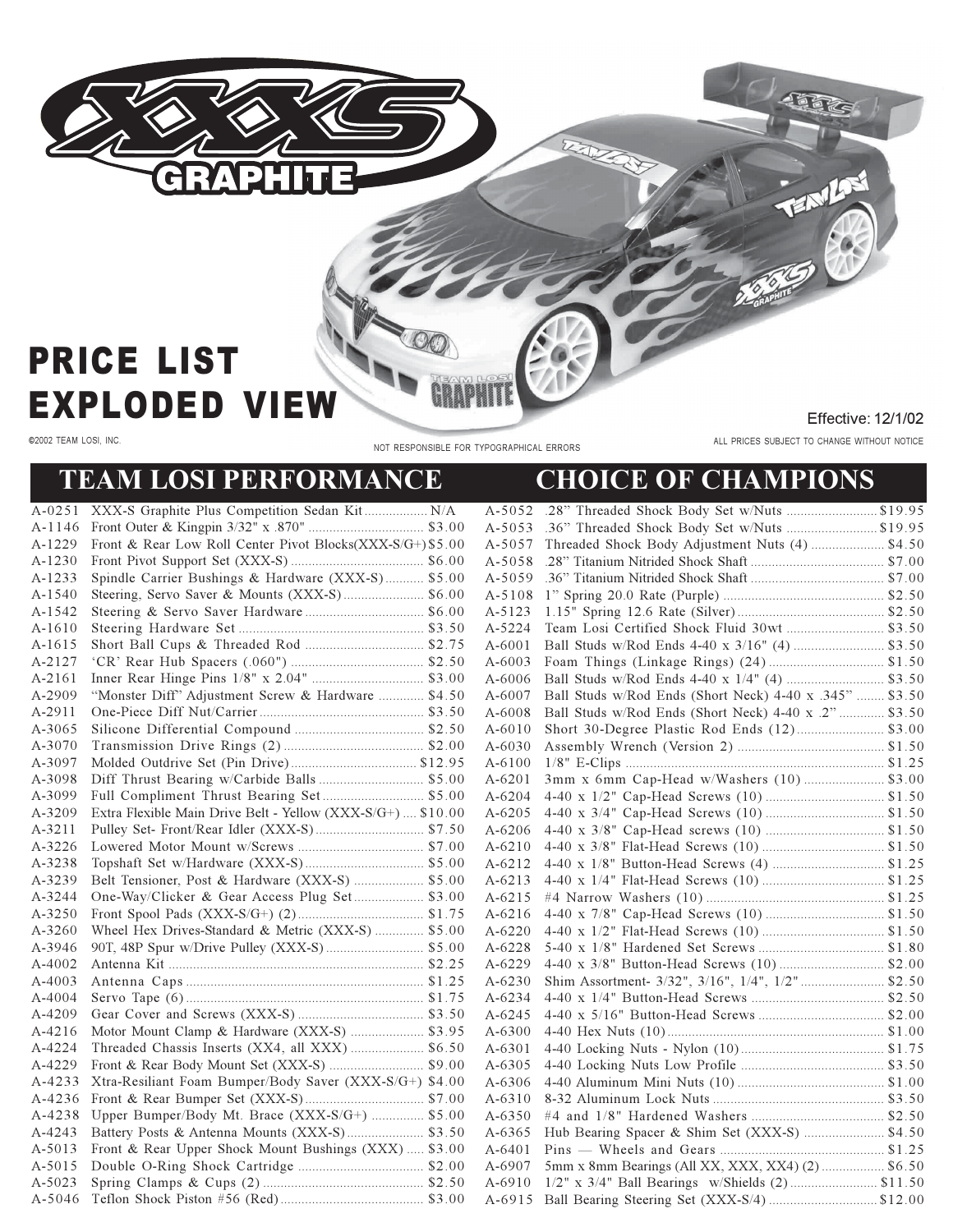

| A-6916  |  |
|---------|--|
|         |  |
| A-6951  |  |
| A-7704P |  |
| A-7799  |  |
| A-7809  |  |
| A-8053  |  |
| A-8200  |  |
| A-8333  |  |
| A-9607  |  |
| A-9737  |  |
| A-9744  |  |
| A-9748  |  |
| A-9753  |  |
|         |  |

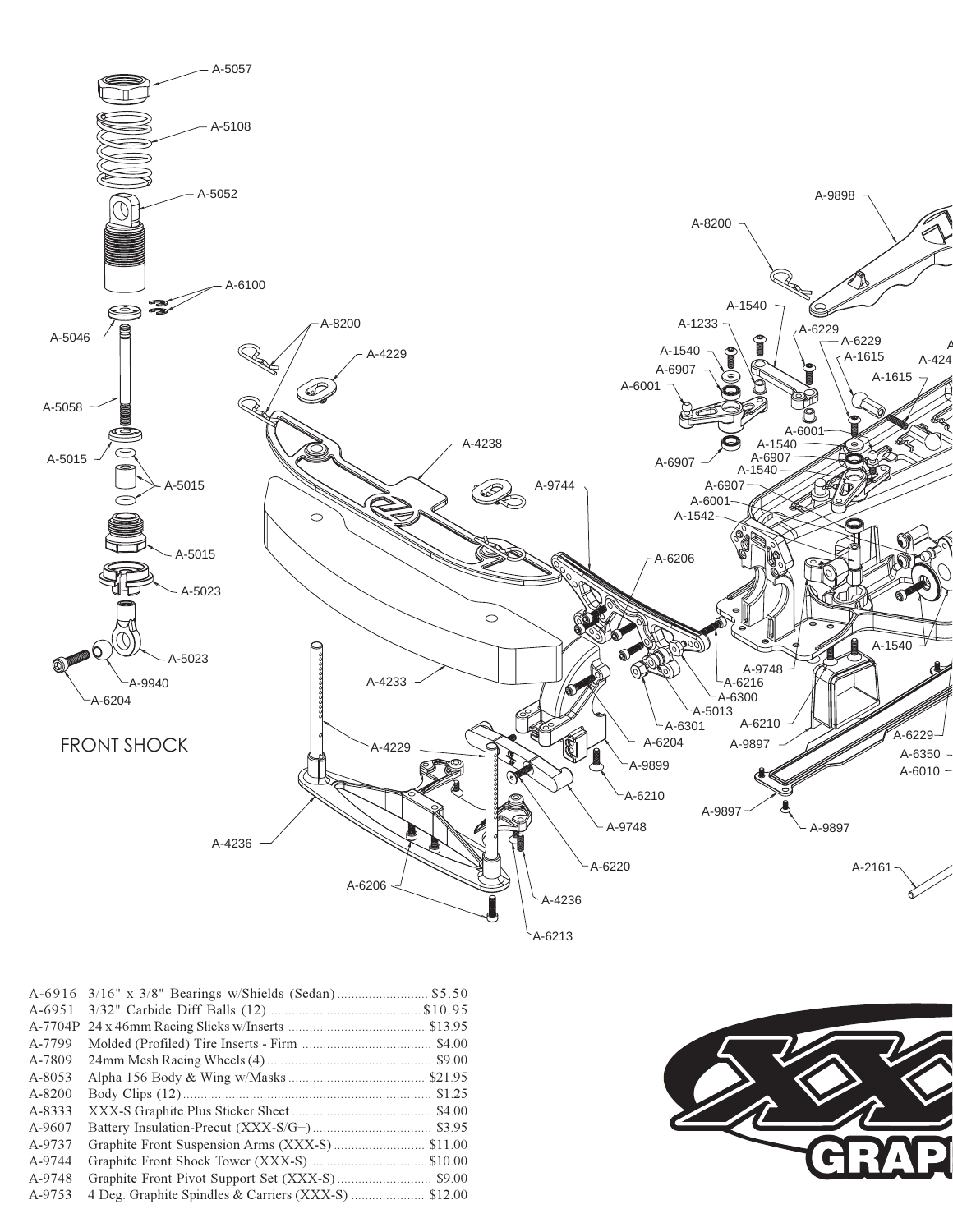